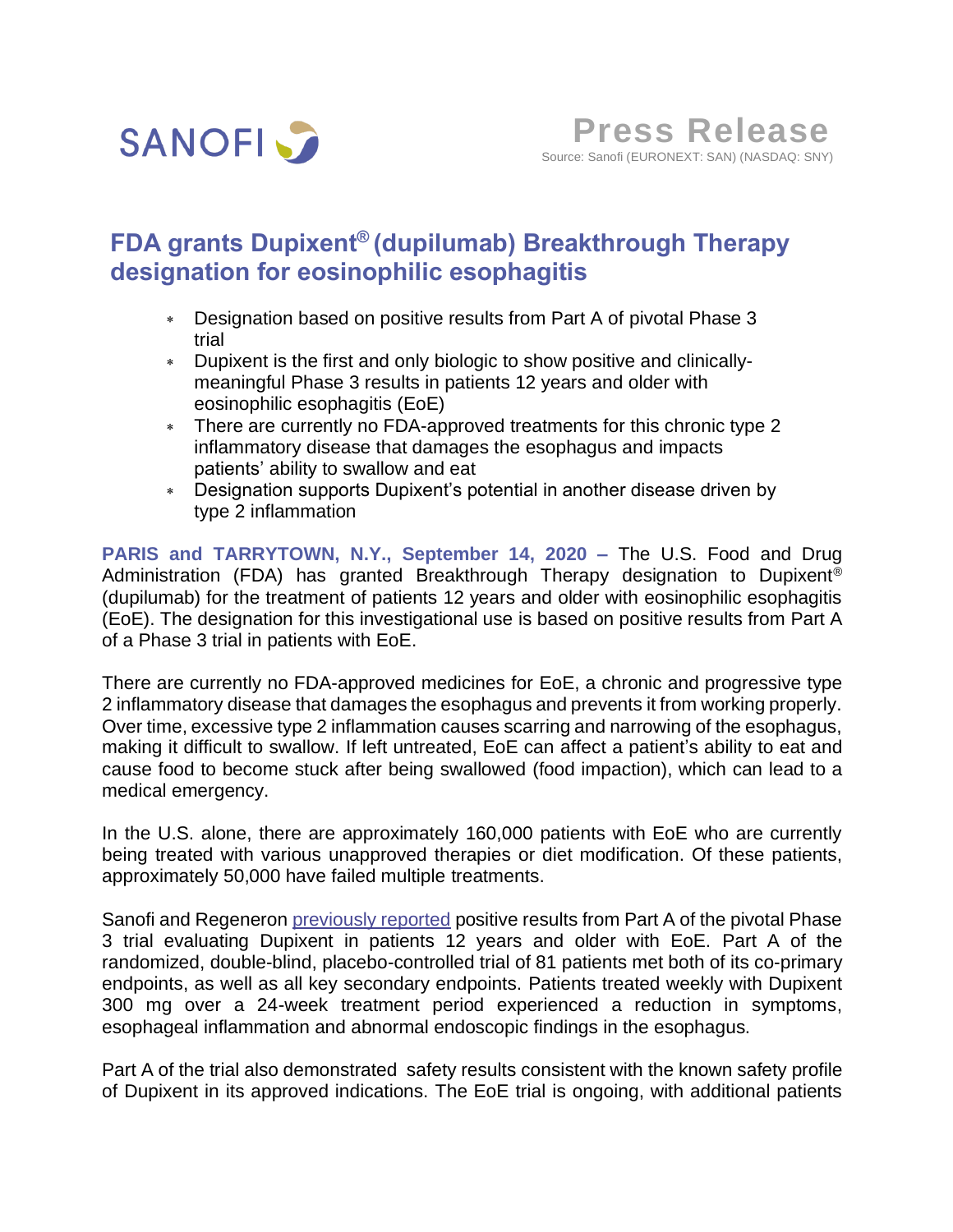enrolling in Part B as well as patients continuing in a 28-week extended active treatment period (Part C) after completing either Part A or Part B.

Breakthrough Therapy designation is designed to expedite the development and review of drugs in the U.S. that target serious or life-threatening conditions. Drugs qualifying for this designation must show preliminary clinical evidence that the drug may demonstrate a substantial improvement on clinically significant endpoints over available therapies, or over placebo if there are no available therapies. In 2017, Dupixent also was granted Orphan Drug designation for the potential treatment of EoE. This is given to investigational medicines intended for the treatment of rare diseases that affect fewer than 200,000 people in the U.S.

The potential use of Dupixent in eosinophilic esophagitis is currently under clinical development, and its safety and efficacy for this indication have not been evaluated by any regulatory authority.

# **About Dupixent**

Dupixent is approved in the U.S. to treat patients aged 6 years and older with moderateto-severe atopic dermatitis that is not well controlled with prescription therapies used on the skin (topical), or who cannot use topical therapies; for use with other asthma medicines for the maintenance treatment of moderate-to-severe eosinophilic or oral steroid dependent asthma in patients aged 12 years and older whose asthma is not controlled with their current asthma medicines; and for use with other medicines for the maintenance treatment of chronic rhinosinusitis with nasal polyposis (CRSwNP) in adults whose disease is not controlled. In adolescents 12 years of age or older, it is recommended that Dupixent be administered by or under the supervision of an adult. In children younger than 12 years of age, Dupixent should be administered by a caregiver.

Outside of the U.S., Dupixent is approved for specific patients with moderate-to-severe atopic dermatitis and certain patients with asthma in a number of other countries around the world, including the EU and Japan. Dupixent is also approved in the EU and Japan to treat certain adults with severe CRSwNP.

Dupixent is a fully-human monoclonal antibody that inhibits the signaling of the interleukin-4 (IL-4) and interleukin-13 (IL-13) proteins. Data from Dupixent clinical trials have shown that IL-4 and IL-13 are key drivers of the type 2 inflammation that plays a major role in asthma, CRSwNP and atopic dermatitis.

## **Dupilumab Development Program**

To date, dupilumab has been studied in more than 10,000 patients across 50 clinical trials in various chronic diseases driven by type 2 inflammation. In addition to the currently approved indications, Sanofi and Regeneron are studying dupilumab in a broad range of diseases driven by type 2 inflammation or other allergic processes, including pediatric asthma (6 to 11 years of age, Phase 3), pediatric atopic dermatitis (6 months to 5 years of age, Phase 3), eosinophilic esophagitis (Phase 3), chronic obstructive pulmonary disease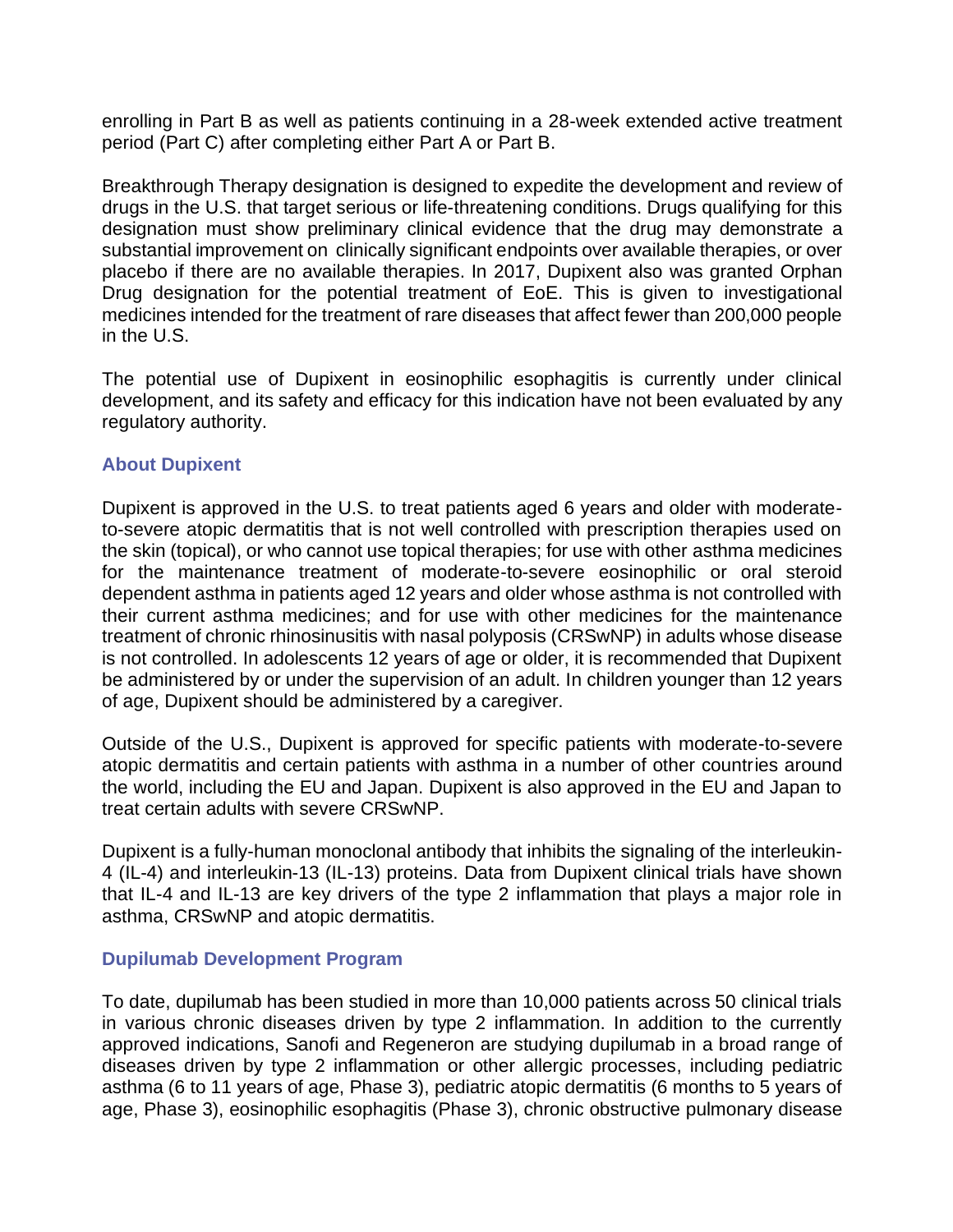(Phase 3), bullous pemphigoid (Phase 3), prurigo nodularis (Phase 3), chronic spontaneous urticaria (Phase 3), and food and environmental allergies (Phase 2). These potential uses are investigational, and the safety and efficacy of dupilumab in these conditions have not been evaluated by any regulatory authority. Dupilumab is being jointly developed by Regeneron and Sanofi under a global collaboration agreement.

## **About Regeneron**

Regeneron (NASDAQ: REGN) is a leading biotechnology company that invents life-transforming medicines for people with serious diseases. Founded and led for over 30 years by physician-scientists, our unique ability to repeatedly and consistently translate science into medicine has led to seven FDA-approved treatments and numerous product candidates in development, all of which were homegrown in our laboratories. Our medicines and pipeline are designed to help patients with eye diseases, allergic and inflammatory diseases, cancer, cardiovascular and metabolic diseases, pain, infectious diseases and rare diseases.

Regeneron is accelerating and improving the traditional drug development process through our proprietary VelociSuite® technologies, such as VelocImmune® , which uses unique genetically-humanized mice to produce optimized fully-human antibodies and bispecific antibodies, and through ambitious research initiatives such as the Regeneron Genetics Center, which is conducting one of the largest genetics sequencing efforts in the world. For additional information about the company, please visit www.regeneron.com or follow @Regeneron on Twitter.

### **About Sanofi**

Sanofi is dedicated to supporting people through their health challenges. We are a global biopharmaceutical company focused on human health. We prevent illness with vaccines, provide innovative treatments to fight pain and ease suffering. We stand by the few who suffer from rare diseases and the millions with long-term chronic conditions.

With more than 100,000 people in 100 countries, Sanofi is transforming scientific innovation into healthcare solutions around the globe.

Sanofi, Empowering Life

**Sanofi Media Relations Contact**  Sally Bain Tel.: +1 (781) 264-1091 [Sally.Bain@sanofi.com](mailto:Sally.Bain@sanofi.com)

**Sanofi Investor Relations – Contacts Paris** Eva Schaefer-Jansen Arnaud Delepine Yvonne Naughton

**Sanofi Investor Relations – Contacts North America** Felix Lauscher Fara Berkowitz Suzanne Greco

**Sanofi IR main line:** Tel.: +33 (0)1 53 77 45 45 [ir@sanofi.com](mailto:ir@sanofi.com) https://www.sanofi.com/en/investors/contact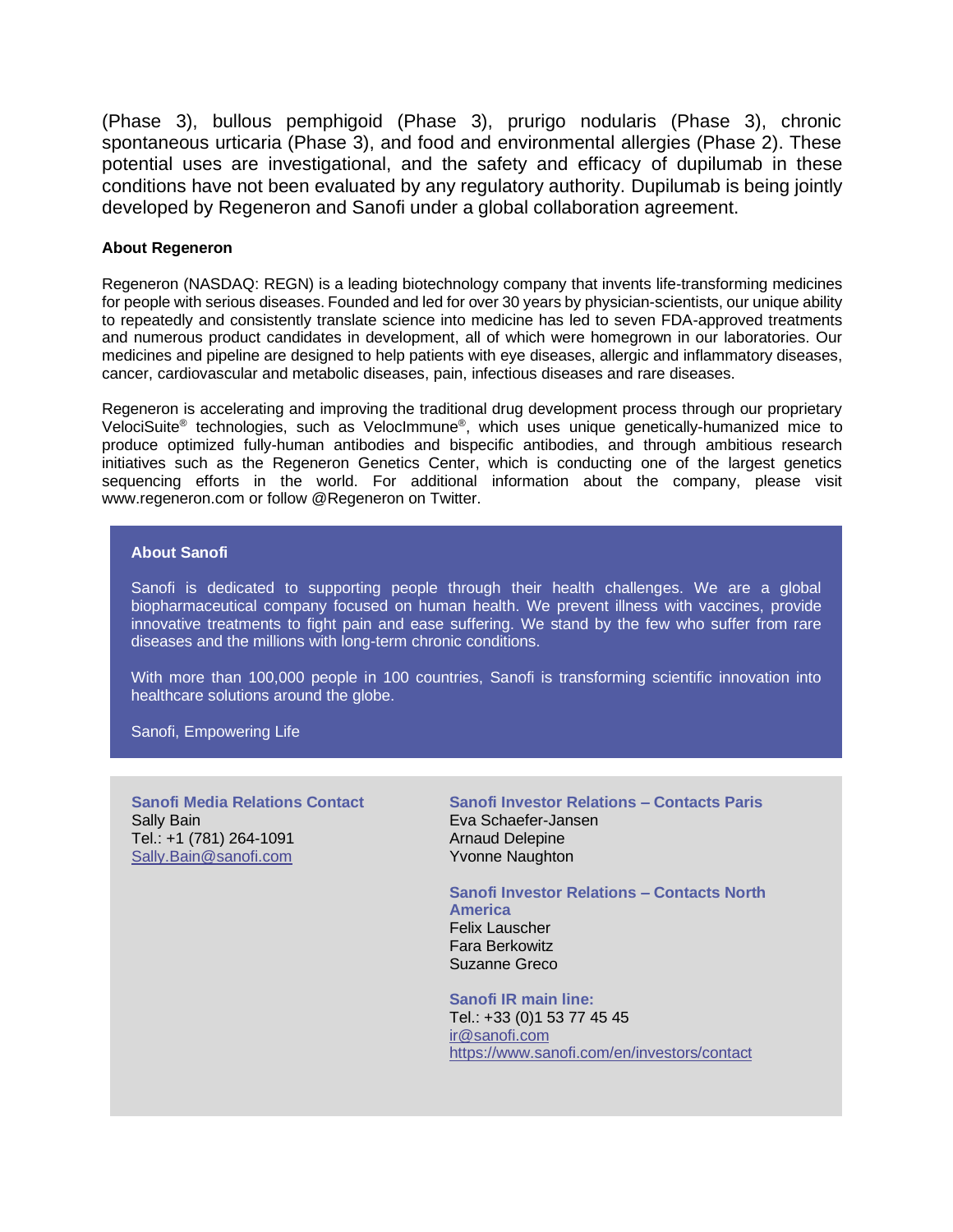#### **Regeneron Media Relations Contact**  Sharon Chen Tel: +1 (914) 847-1546 [Sharon.Chen@regeneron.com](mailto:Hannah.Kwagh@regeneron.com)

#### **Regeneron Investor Relations Contact**  Mark Hudson Tel: +1 (914) 847-3482 [Mark.Hudson@regeneron.com](mailto:Mark.Hudson@regeneron.com)

#### *Sanofi Forward-Looking Statements*

*This press release contains forward-looking statements as defined in the Private Securities Litigation Reform Act of 1995, as amended. Forward-looking statements are statements that are not historical facts. These statements include projections and estimates regarding the marketing and other potential of the product, or regarding potential future revenues from the product. Forward-looking statements are generally identified by the words "expects", "anticipates", "believes", "intends", "estimates", "plans" and similar expressions. Although Sanofi's management believes that the expectations reflected in such forward-looking statements are reasonable, investors are cautioned that forward-looking information and statements are subject to various risks and uncertainties, many of which are difficult to predict and generally beyond the control of Sanofi, that could cause actual results and developments to differ materially from those expressed in, or implied or projected by, the forward-looking information and statements. These risks and uncertainties include among other things, unexpected regulatory actions or delays, or government regulation generally, that could affect the availability or commercial potential of the product, the fact that product may not be commercially successful, the uncertainties inherent in research and development, including future clinical data and analysis of existing clinical data relating to the product, including post marketing, unexpected safety, quality or manufacturing*  issues, competition in general, risks associated with intellectual property and any related future litigation and the ultimate *outcome of such litigation, and volatile economic and market conditions, and the impact that COVID-19 will have on us, our customers, suppliers, vendors, and other business partners, and the financial condition of any one of them, as well as on our* employees and on the global economy as a whole. Any material effect of COVID-19 on any of the foregoing could also adversely impact us. This situation is changing rapidly and additional impacts may arise of which we are not currently aware *and may exacerbate other previously identified risks. The risks and uncertainties also include the uncertainties discussed or identified in the public filings with the SEC and the AMF made by Sanofi, including those listed under "Risk Factors" and "Cautionary Statement Regarding Forward-Looking Statements" in Sanofi's annual report on Form 20-F for the year ended December 31, 2019. Other than as required by applicable law, Sanofi does not undertake any obligation to update or revise any forward-looking information or statements.*

#### *Regeneron Forward-Looking Statements and Use of Digital Media*

*This press release includes forward-looking statements that involve risks and uncertainties relating to future events and the future performance of Regeneron Pharmaceuticals, Inc. ("Regeneron" or the "Company"), and actual events or results may differ materially from these forward-looking statements. Words such as "anticipate," "expect," "intend," "plan," "believe," "seek," "estimate," variations of such words, and similar expressions are intended to identify such forward-looking statements, although not all forward-looking statements contain these identifying words. These statements concern, and these risks and uncertainties include, among others, the impact of SARS-CoV-2 (the virus that has caused the COVID-19 pandemic) on Regeneron's business and its employees, collaborators, and suppliers and other third parties on which Regeneron relies, Regeneron's and its collaborators' ability to continue to conduct research and clinical programs, Regeneron's ability to manage its supply chain, net product sales of products marketed by Regeneron and/or its collaborators (collectively, "Regeneron's Products"), and the global economy; the nature, timing, and possible success and therapeutic applications of Regeneron's Products and Regeneron's product candidates and research and clinical programs now underway or planned, including without limitation Dupixent® (dupilumab) for the treatment of patients 12 years and older with eosinophilic esophagitis; the likelihood, timing, and scope of possible regulatory approval and commercial launch of Regeneron's product candidates and new indications for Regeneron's Products, such as dupilumab for the treatment of eosinophilic esophagitis, pediatric asthma, pediatric atopic dermatitis, chronic obstructive pulmonary disease, bullous pemphigoid, prurigo nodularis, chronic spontaneous urticaria, food and environmental allergies, and other potential indications; the impact (if any) of the Breakthrough Therapy designation status granted to Dupixent for the treatment of patients 12 years and older with eosinophilic esophagitis by the U.S. Food and Drug Administration (the "FDA") on whether Dupixent will receive FDA approval in this indication and the timing of such potential approval; uncertainty of market acceptance and commercial success of Regeneron's Products and product candidates and the impact of studies (whether conducted by Regeneron or others and whether mandated or voluntary) on the commercial success of Regeneron's Products (such as Dupixent) and product candidates; safety issues resulting from the administration of Regeneron's Products (such as Dupixent) and product candidates in patients, including serious complications or side effects in connection with the use of Regeneron's Products and product candidates in clinical trials; determinations by regulatory and administrative governmental authorities which may delay or restrict Regeneron's ability to continue to develop or commercialize Regeneron's Products and product candidates; ongoing regulatory obligations and oversight impacting Regeneron's Products, research and clinical programs, and business, including those relating to patient privacy; the availability and extent of reimbursement of Regeneron's Products from third-party payers, including private payer healthcare and insurance programs, health maintenance organizations, pharmacy benefit management companies, and government programs such as Medicare and Medicaid; coverage and reimbursement determinations by such payers and new policies and procedures adopted by such payers; competing drugs and product candidates that may be superior to, or more cost effective than, Regeneron's Products and product candidates; the extent to which the results from the research and development programs conducted by Regeneron and/or its collaborators may be replicated in other studies and/or lead to advancement of product candidates to clinical trials, therapeutic applications, or regulatory approval; the ability of Regeneron to manufacture and manage supply chains for multiple products and product candidates; the ability of Regeneron's collaborators, suppliers, or other third parties (as applicable) to perform manufacturing, filling, finishing, packaging, labeling, distribution, and other steps related to Regeneron's Products and product candidates; unanticipated expenses; the costs of developing, producing, and selling products; the ability of Regeneron to meet any of its financial projections or guidance and changes to the assumptions underlying those projections or guidance; the potential for any license or collaboration agreement, including Regeneron's agreements with Sanofi, Bayer, and Teva Pharmaceutical Industries Ltd. (or their respective affiliated companies, as*